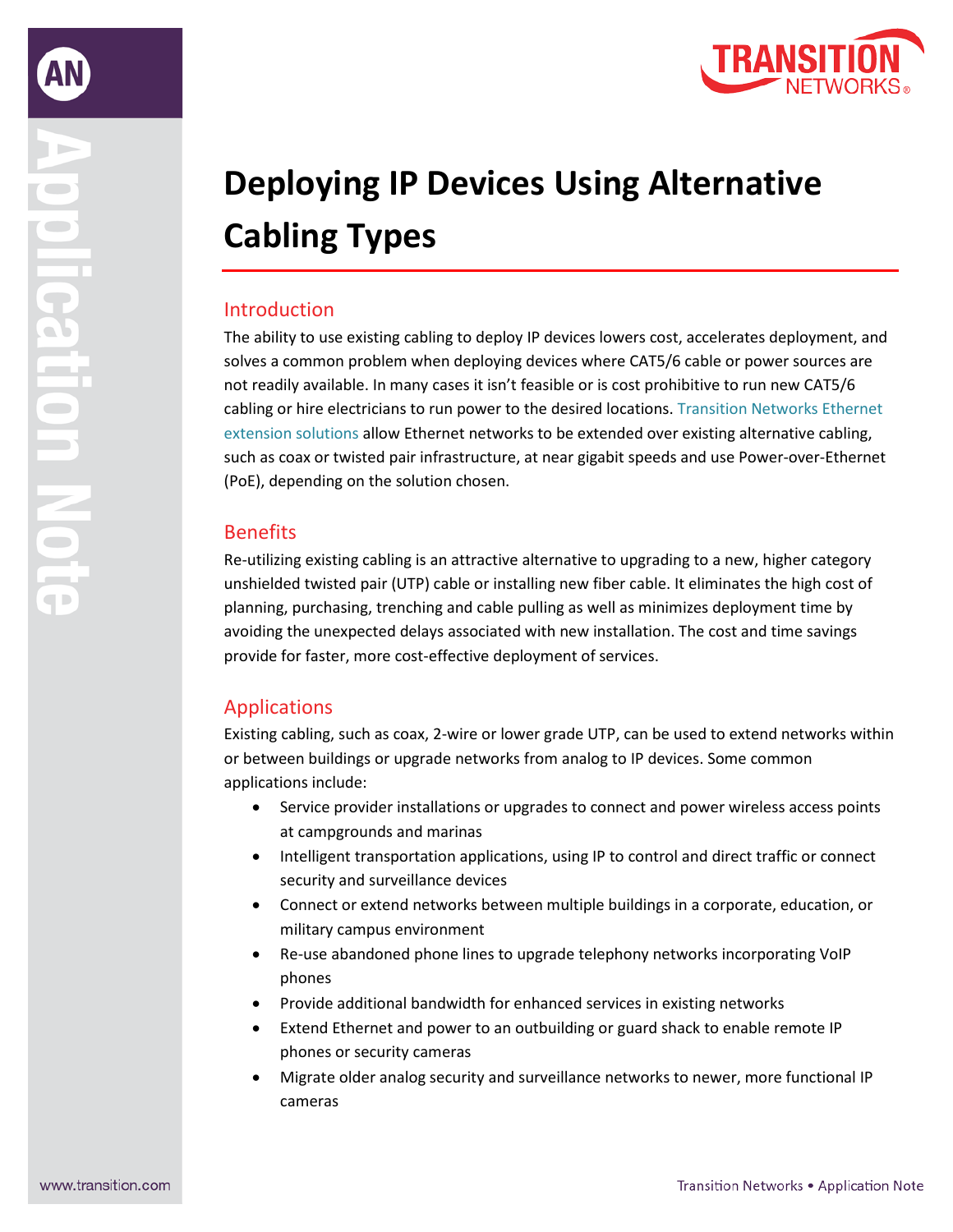



• Use existing in-building coax cable for connecting Ethernet devices to provide additional bandwidth for advanced services

## **Solutions**

#### **Solutions for Data and Power Extension with PoE**

Transition Networks' Ethernet Extender solutions provide near gigabit connectivity over coax or 2-wire cabling. They are book-end solutions, consisting of Local and Remote units. The Local Unit connects to the local network via either copper or fiber cabling and then through either a coax or 2-wire connector (depending on model), extends the data connection along with power over the coax or 2-wire cable to the Remote Unit. The Remote Unit is powered via power received from the Local Unit, and in turn provides a 25.5 Watt PoE+ RJ-45 Ethernet port to connect and power an end device, such as a PoE-powered switch or camera.

#### *Example Deployment of Ethernet over Coax using PoE*



#### *Example Deployment of Ethernet over 2-Wire using PoE*



*Note: Example distances dependent on cable type.*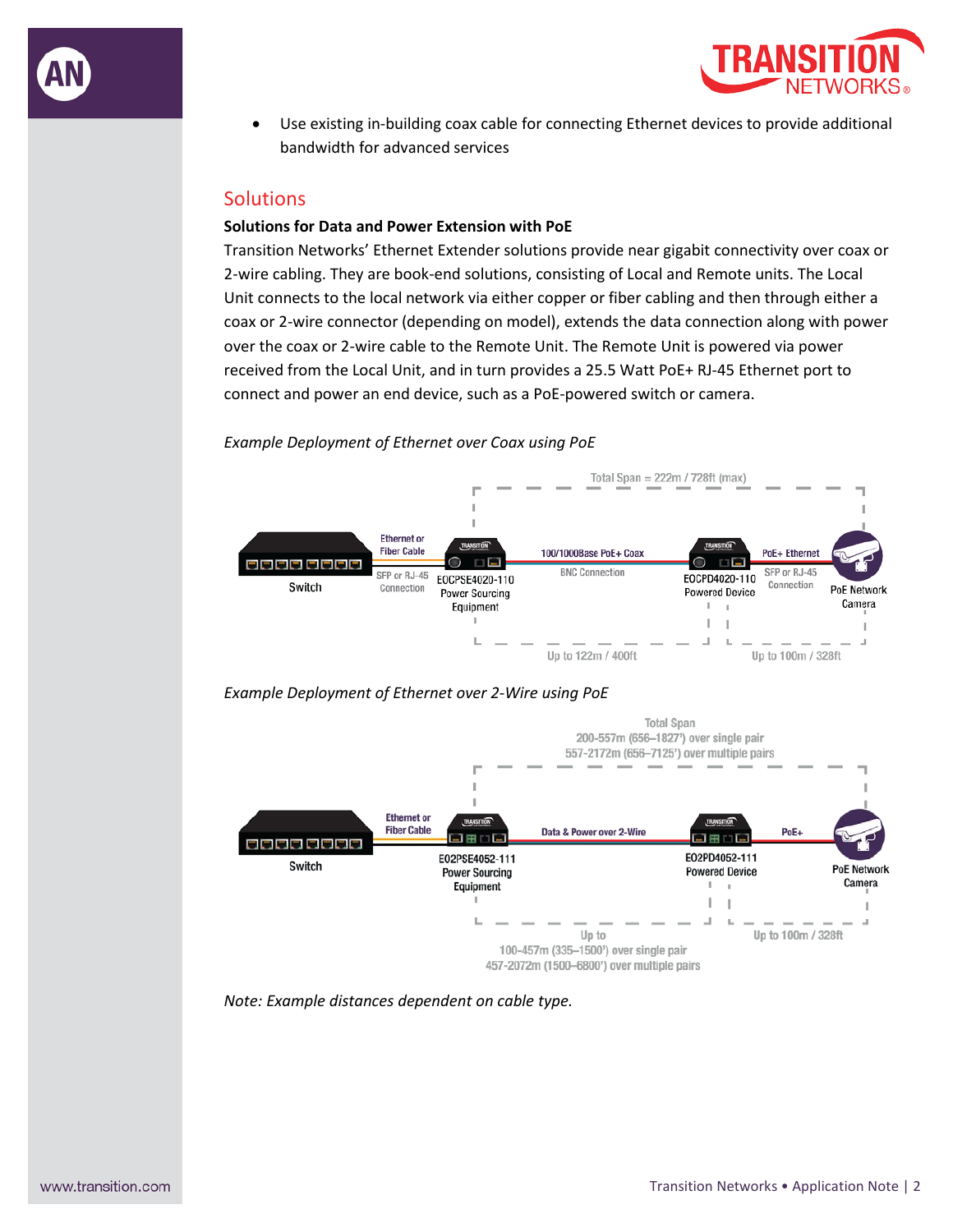

Transition Networks' Ethernet Extenders with PoE+ can also be used without PoE for data extension only in applications where power is already available. In addition, Transition Networks offers SFP Ethernet Extender modules that can extend your network at speeds up to 200 Mbps over 2-wire cabling or up to 300 Mbps over coax using VDSL2 technology. The SFP extender solution consists of a local end SFP and a remote end SFP. The local SFP extender connects into an available SFP port in your network and then through a 2-wire or BNC connector extends the data connection over a 2-wire or coax cable to the remote SFP extender installed in a network device at the remote end.

#### *Example Deployment of Ethernet over Coax*



### *Example Deployment of Ethernet over 2-Wire*



*Note: Example distances dependent on cable type.*